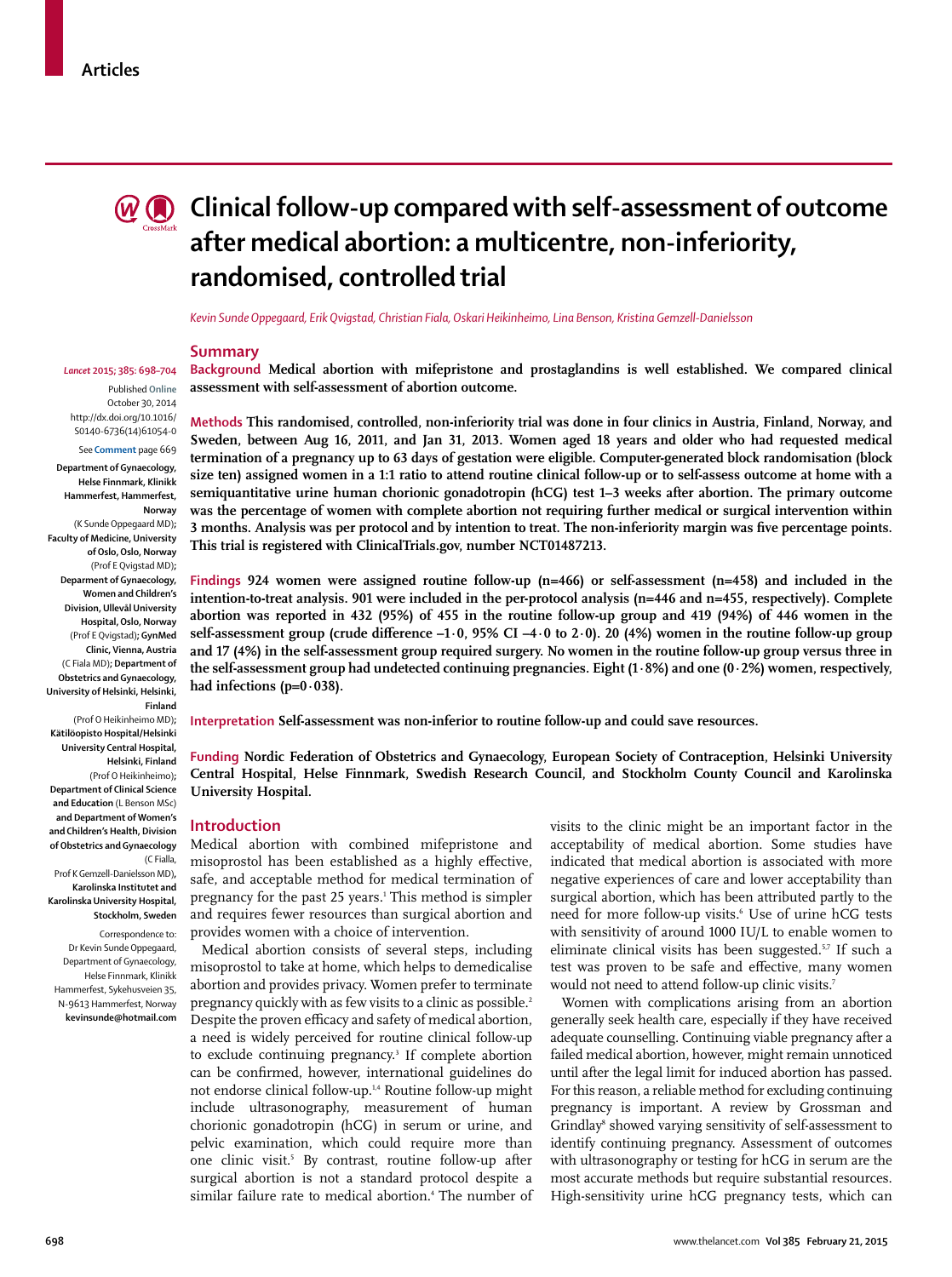detect  $hCG$  concentrations lower than 25 IU/L, are of limited value for follow-up because results can remain positive for several weeks after termination of pregnancy.<sup>9,10</sup> Semiquantitative urine hCG tests with upper cutoff concentrations of 1000 IU/L or higher combined with incrementally lower cutoff concentrations down to as low as 5 IU/L have been developed and have the potential to identify complete abortion within a short time; falling hCG concentrations register as a negative result for pregnancy with these tests.<sup>11,12</sup>

We did a non-inferiority study to assess whether a commercially available semiquantitative urine hCG test for self-assessment of abortion outcome would be as effective and manageable as outpatient follow-up after medical abortion.

# **Methods**

## **Study design and patients**

Between Aug 16, 2011, and Jan, 31, 2013, all women who requested a medical termination of pregnancy of up to 63 days' gestation (crown-to-rump length 22·4 mm or less<sup>13</sup>) in four clinics (three in teaching hospitals) in Austria (Vienna), Finland (Helsinki), Norway (Oslo), and Sweden (Stockholm) were informed of this study. Eligible women were aged 18 years or older and had a documented confirmation of evolutive intrauterine pregnancy (ie, visible intrauterine yolk sac or fetal heartbeat on ultrasonographic examination). Exclusion criteria were known contraindications to medical abortion drugs or to self-administration of misoprostol at home (eg, women with learning difficulties, serious mental illness, or those without a person who could be with them during the abortion), unwillingness to be contacted for follow-up, and symptoms and signs of ectopic pregnancy or non-viable pregnancy. The local or national ethics review committee approved the protocol for each participating centre. All women gave written informed consent.

## **Randomisation**

The coordinating centre at Karolinska University Hospital, Stockholm, Sweden, provided unique centre-specific randomisation numbers, generated by computer in blocks of ten. Women were assigned to treatment by study nurses in Helsinki, Oslo, and Stockholm and by a study doctor in Vienna by opening sealed, opaque, sequentially numbered envelopes that corresponded to the randomisation list. Women were allocated in a 1:1 ratio to routine clinical follow-up 1–3 weeks after abortion or to self-assessment with a urine hCG test at home 1–3 weeks after abortion.

# **Procedures**

At the initial visit in the outpatient clinic, all women were given 200 mg mifepristone to take immediately and 800 μg misoprostol to take by vaginal self-administration at home 24–48 h later. Appropriate methods of contraception were discussed and prescribed (if required) and a plan for use after the abortion was agreed. For women in the routine follow-up group a visit at the clinic was scheduled with a qualified practitioner (a nurse in Sweden and Finland and a gynaecologist in Austria and Norway) 1–3 weeks later to assess the outcome of abortion, according to the clinic's standard routine: use of a low-sensitivity urine hCG test, measurement of hCG in serum, or ultrasonography. During the follow-up appointment women were asked whether they would have any preferences for treatment if they were to have an abortion in the future and whether they had started using contraception as agreed. In the self-administration group, women were asked to self-assess outcome 1–3 weeks after abortion with a two-step urine hCG DUO test (Vedal Lab, Alençon, France), which has two dectection thresholds of 5 and 1000 IU/L (figure 1). A telephone consultation with the clinic was scheduled for within 1 month of the initial consultation. During the telephone interview women were asked whether they had noticed expulsion of products of conception, if the hCG test was negative for either the 1000 IU/L or 5 IU/L concentrations, if the home test was easy to use, what their preferences for treatment would be if they wanted an abortion in the future, and whether they had started using contraception as agreed.

Women were told they could contact the clinic at any time if they had any questions or health concerns. The patients' charts for both groups were reviewed after 3 months to see whether any women underwent additional visits because of abortion-related complications. Data were recorded initially on individual printed case report forms then entered in digital case report forms available via a centre-specific module at the Reproductive Health Research website of Karolinska Institutet. Data quality was assessed by computer-generated verification of consistency and by operator reviews.

## **Outcomes**

The primary outcome was the percentage of women with complete abortion and clinical efficacy. Complete abortion was defined as no requirement for further surgical or medical intervention within 3 months to complete the abortion. Clinical efficacy was assessed by monitoring of unplanned or emergency admissions for adverse events, complications reported during the telephone consultations, and review of hospital charts. Secondary outcomes were loss to follow-up, additional



*Figure 1:* **Semiquantitative urine human chorionic gonadotropin test, with two detection thresholds of 5 and 1000 IU/L**

For the **protocol of this trial** see http://ki.se/en/people/krigem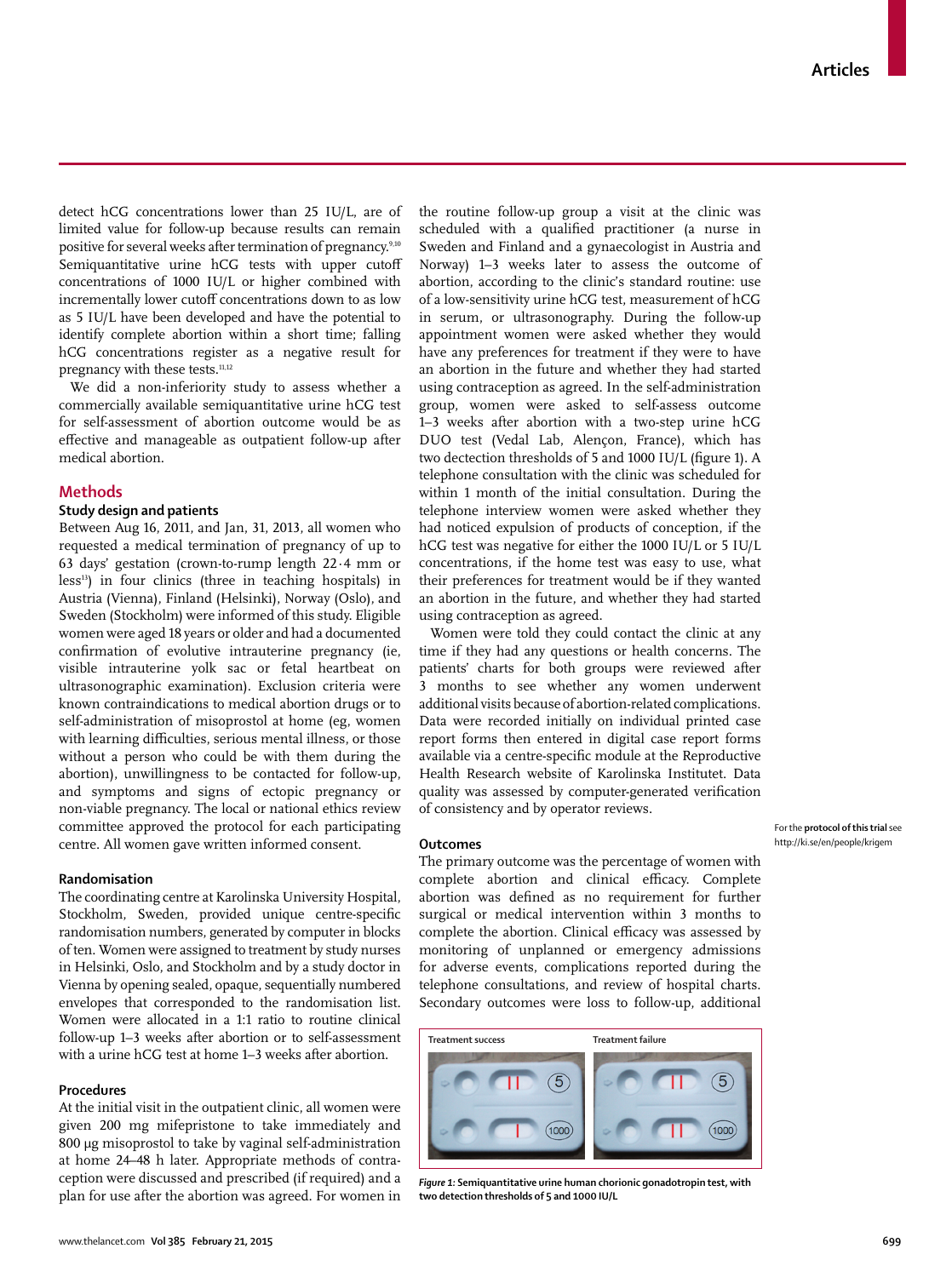visits, additional telephone consultations, acceptability, and initiation of agreed contraception, as reported via questionnaires completed at the follow-up outpatient visit or in responses during the telephone follow-up consultation.

## **Statistical analysis**

Data were maintained and statistical analysis was done by the coordinating research organisation at Karolinska Institutet. All statistical analyses were done in R (version 2.15.3) and SAS (version 9.4).

To test the hypothesis that self-assessment of abortion with semiquantitative urine hCG tests would be as effective and safe as routine follow-up, we set the margin of non-inferiority to an absolute difference between groups of five percentage points in event rate. We based this cutoff on what we deemed to be a clinically important difference and on ethical criteria, cost, and feasibility.14 The rate of complete abortion with mifepristone and misoprostol reported in practice is 92%14,15 and, therefore, to achieve 80% power and a



#### *Figure 2:* Trial profile

ITT=intention to treat. \*Data missing for some patients and, therefore, exact numbers are unavailable. Around 90% of excluded women gave did not want follow-up, too early or late in gestation, and did not speak language as reasons.

two-sided 95% CI with α set at 0·025 for the non-inferiority hypothesis, we estimated that 925 women would need to be assessed. Thus, with an assumed loss to follow-up of 20%, we aimed to enrol 1200 women  $(600$  in each group).<sup>16</sup> We found during recruitment, however, that the numbers of women eligible and willing to participate in some study centres were low and, therefore, stopped recruitment before 1200 women could be enrolled. To minimise the effect of missing data on the primary outcome, we reviewed patients' hospital charts 3 months after abortion. Risk differences and 95% CIs were calculated for the primary endpoint with a binomial model with an identity link (PROC GENMOD in SAS).<sup>17</sup> To take into account possible heterogeneity between countries, we did the same analysis with country as a factor.

Descriptive statistics are presented for all other variables. Categorical variables are presented with absolute and relative frequencies. If appropriate, distributional differences between the two groups were calculated with Fisher's exact test, in which superiority hypothesis testing is applied. Since some data were missing for the secondary outcome, we did two sensitivity analyses where the missing values were imputed: one assuming that all patients with missing values preferred the assigned method of follow-up and one assuming that all patients with missing values preferred the other method of follow-up. Continuous data are presented as median (range) or mean (SD).

The intention-to-treat population was defined as all randomised patients with data for the primary outcome except for those who withdrew consent to participate. The per-protocol population was the intention-to-treat population excluding women who had major protocol violations (eg, crossover in assessment method). The primary analysis was done in the per-protocol population, supplemented by intention-to-treat data. All other analyses (secondary outcomes and baseline characteristics) were assessed in the intention-to-treat population.

The level of significance was set to 5% two-sided. Of note, although we did only one primary analysis, we made no adjustment for multiplicity and, therefore, the findings for the secondary outcomes and other analyses should be interpreted with care. One interim data analysis was done in June, 2012, after the recruitment of 394 women, to report to the funders. Safety data were reviewed descriptively without any formal statistical testing and no changes were made to the study design after this analysis. This trial is registered with ClinicalTrials.gov, number NCT01487213.

# **Role of the funding sources**

The funders had no role in study design, data interpretation, data analysis, data interpretation, or writing of the report. The corresponding author had full access to all the data in the study and had final responsibility for the decision to submit for publication.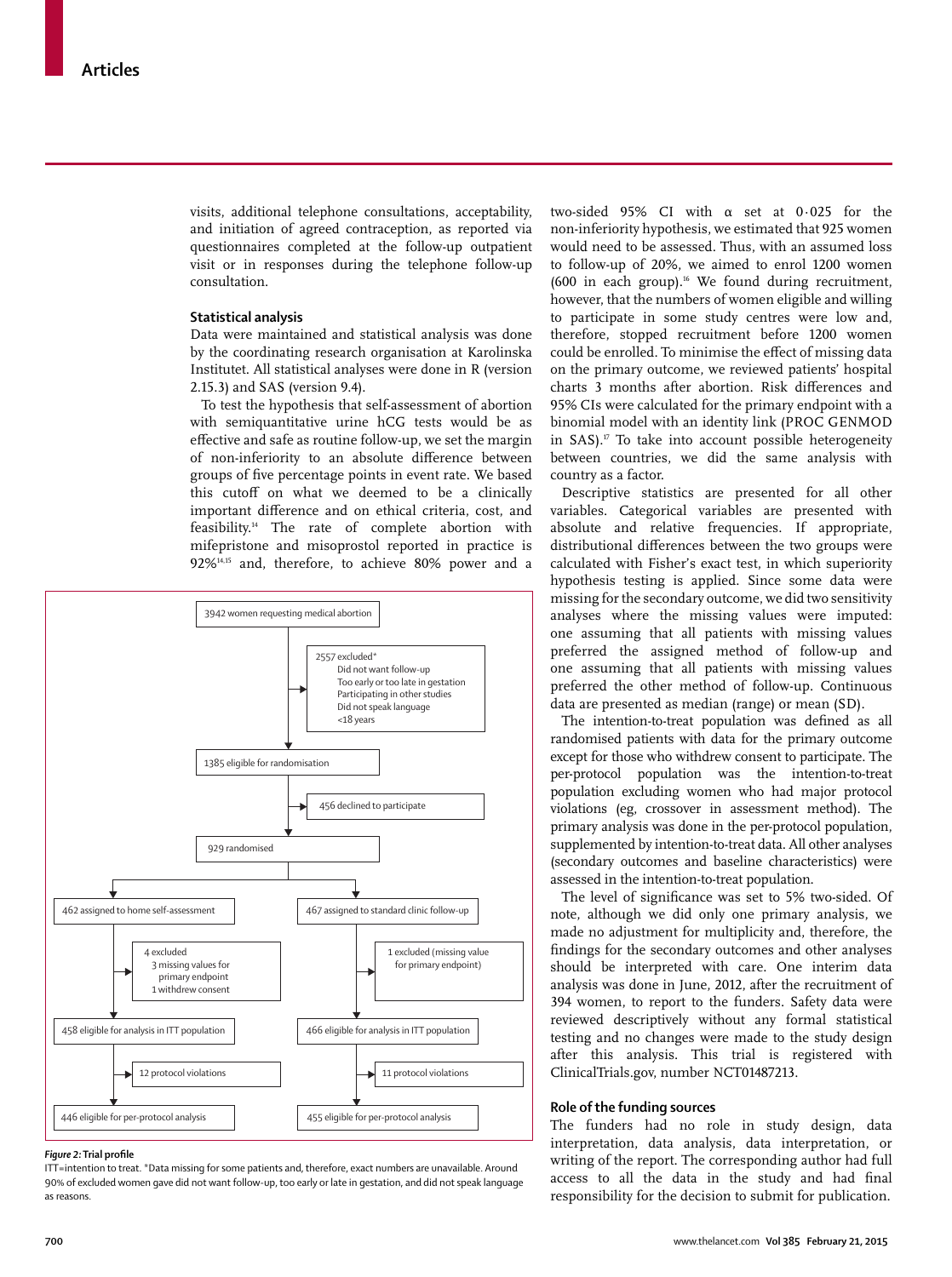# **Results**

Of 3942 women who requested termination of pregnancy, 1385 (35%) were eligible for inclusion in the study. 456 (33%) eligible women declined to participate and, therefore, 929 were randomised (figure 2). The intention-to-treat population comprised 924 women (n=466 in the routine follow-up group and n=458 in the self-assessment group). Protocol violations were reported in 11 women in the routine follow-up group (two crossovers, five who received misoprostol in the clinic, and four who miscarried before taking misoprostol) and 12 in the self-assessment group (nine follow-up crossovers and three who received misoprostol at the clinic). Thus, the per-protocol population comprised 901 women (n=455 in the routine follow-up group and n=446 in the self-assessment group).

The baseline characteristics were similar in the two groups (table). Complete abortion without any additional treatment within 3 months was reported in 432 (95%) of 455 in the routine follow-up group and 419 (94%) of 446 women in the self-assessment group, which was well within the non-inferiority margin (crude risk difference  $-1.0$ , 95% CI  $-4.0$  to 2.0). The corresponding risk difference in the intention-to-treat population was  $-0.8$  (95% CI  $-3.8$  to 2.3). Adjustment by country did not substantially affect the risk difference (figure 3). The rate of additional surgical treatment after abortion was 20 (4%) in the routine follow-up group and 17 (4%) in the self-assessment group  $(p=0.738)$ . The main reasons for surgery were sustained bleeding, incomplete abortion, or both. 12 women received additional doses of misoprostol to treat sustained or heavy bleeding (four  $[0.9\%]$  in the routine follow-up group and eight [1·8%] in the self-assessment group). No cases of continuing pregnancy were detected in the routine follow-up group. Three  $(0.7%)$  women in the self-assessment group had continuing pregnancies that were undetected by the urine hCG test, all of which were discovered in the second trimester. The women were offered repeat doses of mifepristone and misoprostol and achieved complete abortion in hospital with no further complications. These women were included in the primary analysis as incomplete abortions.

Nine women had clinically diagnosed infections, eight (1·8%) in the routine follow-up group and one  $(0.2\%)$  in the self-assessment group  $(p=0.038)$ . Five of those in the routine follow-up group and the woman in the self-assessment group were treated with oral antibiotics and the remaining three were treated with vacuum aspiration and antibiotics. All nine women were included in the primary analysis. Two women (one in each group) received iron supplements because of heavy bleeding, but no haemoglobin concentrations were recorded.

The secondary outcomes analysis showed that 108 (23%) women in the routine follow-up group and 90 (20%) in the

|                                         | Routine clinical follow-up<br>$(n=466)$ | Self-assessment follow-up<br>$(n=458)$ |
|-----------------------------------------|-----------------------------------------|----------------------------------------|
| Country                                 |                                         |                                        |
| Austria                                 | 87 (19%)                                | 84 (18%)                               |
| Finland                                 | 40 (9%)                                 | 40 (9%)                                |
| Norway                                  | 150 (32%)                               | 150 (33%)                              |
| Sweden                                  | 189 (41%)                               | 184 (40%)                              |
| Age (years)                             |                                         |                                        |
| 20                                      | 19 (4%)                                 | 21 (5%)                                |
| $20 - 24$                               | 130 (28%)                               | 113 (25%)                              |
| $25 - 29$                               | 126 (27%)                               | 135 (29%)                              |
| $30 - 34$                               | 90 (19%)                                | 102 (22%)                              |
| $35 - 39$                               | 66 (14%)                                | 54 (12%)                               |
| $40 - 44$                               | 30(6%)                                  | 25 (6%)                                |
| $45 - 50$                               | 3(1%)                                   | 3(1%)                                  |
| Median (range) BMI (kg/m <sup>2</sup> ) | $23(13-43)$                             | $22(15-59)$                            |
| Delivery history                        |                                         |                                        |
| Mean (SD) parity                        | 0.8(1.0)                                | 0.8(1.1)                               |
| Mean (SD) number of vaginal deliveries  | 0.7(1.1)                                | 0.8(1.0)                               |
| Caesarean delivery                      | 39/404 (10%)                            | 37/411 (9%)                            |
| Miscarriage                             | 53/408 (13%)                            | 49/408 (12%)                           |
| Ectopic pregnancy                       | 5(1%)                                   | 7(2%)                                  |
| Surgical abortion                       | 118/407 (29%)                           | 106/408 (26%)                          |
| Medical abortion                        | 137/391 (35%)                           | 128/376 (34%)                          |
| Study pregnancy                         |                                         |                                        |
| Median (range) duration (days)          | $46(28-63)$                             | $46(34-63)$                            |
| <49 days                                | 286/454 (63%)                           | 284/444 (64%)                          |
| 49-56 days                              | 104/452 (23%)                           | 112/448 (25%)                          |
| 56-63 days                              | 67(14%)                                 | 51(11%)                                |
| Genital infection at initial assessment | 27 (6%)                                 | 26 (6%)                                |
| BMI=body-mass index.                    |                                         |                                        |



**Figure 3: Risk difference between groups for the primary outcome** ITT=intention to treat.

self-assessment group were lost to follow-up (p=0·199). No significant differences were seen between groups in the numbers of women who had at least one additional telephone consultation (65 [19%] of 348 in the routine follow-up group *vs* 68 [20%] of 346 in the self-assessment group, p=0·773) or clinic visit (24 [7%] of 344 *vs* 30 [9%] of 344, p=0·479). 310 (91%) of 340 women in the self-assessment group found the semiquantitative urine hCG test easy to use. Compared with women in the routine follow-up group, a significantly larger proportion of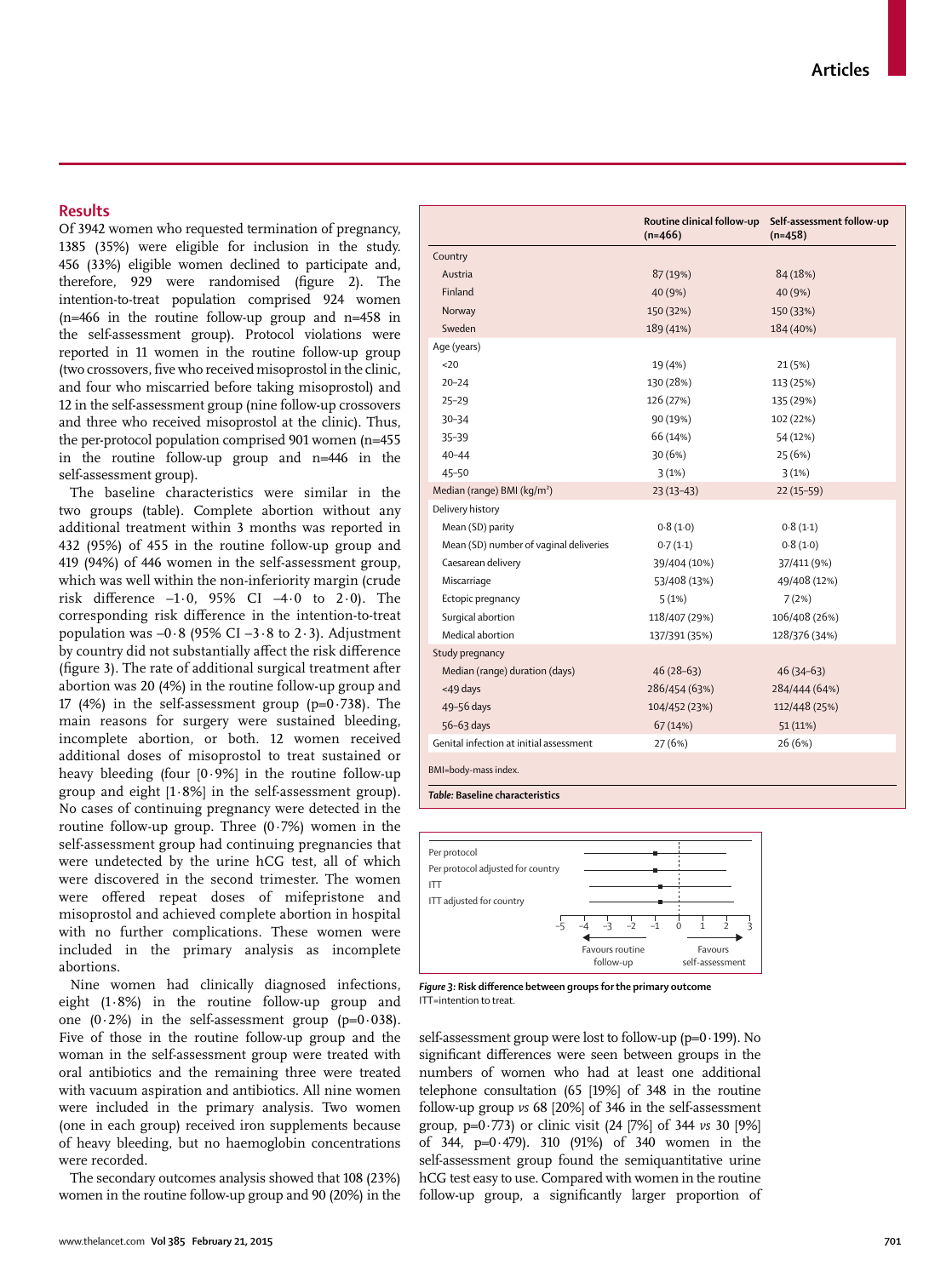women in the self-assessment group stated that they would prefer self-assessment at home to routine clinical followup if they were to have an abortion in future (272 [82%] of 330 *vs* 190 [59%] of 323, p<0·0001). After imputing all missing values as a preference for the assigned follow-up method, the results remained significantly in favour of self-assessment (400 [87%] of 458 *vs* 333 [71%] of 466, p<0 $0.0001$ ). This result also remained significant when preference for the other follow-up method was assumed (272 [59%] of 458 *vs* 190 [41%] of 466, p<0·0001). A significantly lower proportion of women in the routine follow-up group than those in the self-assessment group expressed satisfaction with contraceptive counselling (323 [92%] of 350 *vs* 351 [98%] of 358, p=0·001]. Nevertheless, the proportions of women who had started the agreed method of contraception did not differ between groups (205 [56%] of 366 *vs* 202 [55%] of 369, p=0·882).

# **Discussion**

Self-assessment of the outcome of medical abortion with a semiquantitative urine hCG test was not inferior to routine clinical follow-up and no differences were seen in complication rates. Our findings indicate that the outcome of medical abortion can be managed by alternative protocols. Satisfaction with follow-up method was significantly greater for self-assessment than for routine follow-up.

A large number of women who were seeking abortion did not want to be included in the study because they did not want any follow-up after the abortion. No clinical follow-up is becoming increasingly common and will be seen even more frequently when medical abortion becomes the standard method. We do not believe, however, that our study was affected by recruiting bias towards self-assessment.

The semiquantitative urine hCG test used in this study is commercially available in Europe and, therefore, its use reflects the real-world setting. The most serious complication of self-assessment was the failure of the test to detect three continuing pregnancies (two in Norway and one in Finland). All three women maintained that they had followed the instructions for use and had interpreted the results as treatment success. No further details of the testing situation could be retrieved in these cases and, therefore, we are unable to differentiate between user and test failure. All three women subsequently chose to undergo a second-trimester medical abortion at 17–19 weeks' gestation, in line with routine practice for second-trimester abortions in Nordic countries. Two of the women stated that they would choose the same follow-up method if they were to have another abortion, whereas the third woman said that she would prefer routine clinical follow-up, but would have a medical abortion again with self-administration of misoprostol at home.

On the basis of our findings, we assume that continuing pregnancies in the self-assessment group would have been diagnosed if the women had attended routine clinical follow-up instead. Whether a different time interval to self-assessment would alter results in the absence of symptoms of continued pregnancy should be investigated further. Perriera and colleagues<sup>18</sup> showed that self-assessment of pregnancy symptoms without a pregnancy test within 1 week and a high-sensitivity pregnancy test within 4 weeks of abortion identified continuing pregnancy. 27 (23%) of 116 patients in that study had positive pregnancy tests at 4 weeks. Semiquantitative pregnancy tests have the potential advantages of confirming treatment success after a short time and being more specific than self-assessment of pregnancy symptoms. Non-commercial semiquantitative urine hCG tests assessed in studies confirmed complete abortion and identified complications. $11,12$  Telephone follow-up with a checklist of symptoms and self-assessment with low-sensitivity urine pregnancy testing after early medical abortion have proved as accurate as clinical follow-up after introduction into abortion services.<sup>19,20</sup> Surgical abortion also carries a risk of treatment failure.<sup>21</sup> An integral part of counselling before abortion, therefore, must include information on the risk of continuing pregnancy to encourage women to contact the service provider for follow-up if they have concerns.

Although we curtailed enrolment of women after 929 had been randomised, we kept loss to follow-up for the primary outcome to a minimum by reviewing hospital charts for complications 3 months after abortion. Consequently, the intention-to-treat population comprised 924 women, which is one less than the estimated original requirement. Thus, this study was adequately powered to detect a difference between groups in the primary outcome on the basis of the initial sample size calculation.

Despite the reduced numbers of women available for some of the secondary outcomes analyses owing to loss to follow-up, we feel that the primary outcome was accurately recorded because the study centres were the sole providers of medical abortion services and care for abortion-related complications in their respective regions. Additionally, patients' details could be obtained by a common hospital records system, which reduced the loss to follow-up for the primary outcome to four  $(0.4%)$ of 928 women.

The only valid reason for a follow-up in the absence of clinical symptoms after a medical abortion is to exclude a continuing viable pregnancy. High-sensitivity urine hCG tests show positive results in most women 2–3 weeks after abortion,<sup>22</sup> whereas low-sensitivity urine hCG tests can confirm complete abortion within a shorter time period. The use of these tests would be especially desirable in resource-poor settings or in sparsely populated regions, where access to abortion services and ultrasound examination might be limited. Reduced reliance on ultrasonography would also decrease the number of unnecessary interventions to which women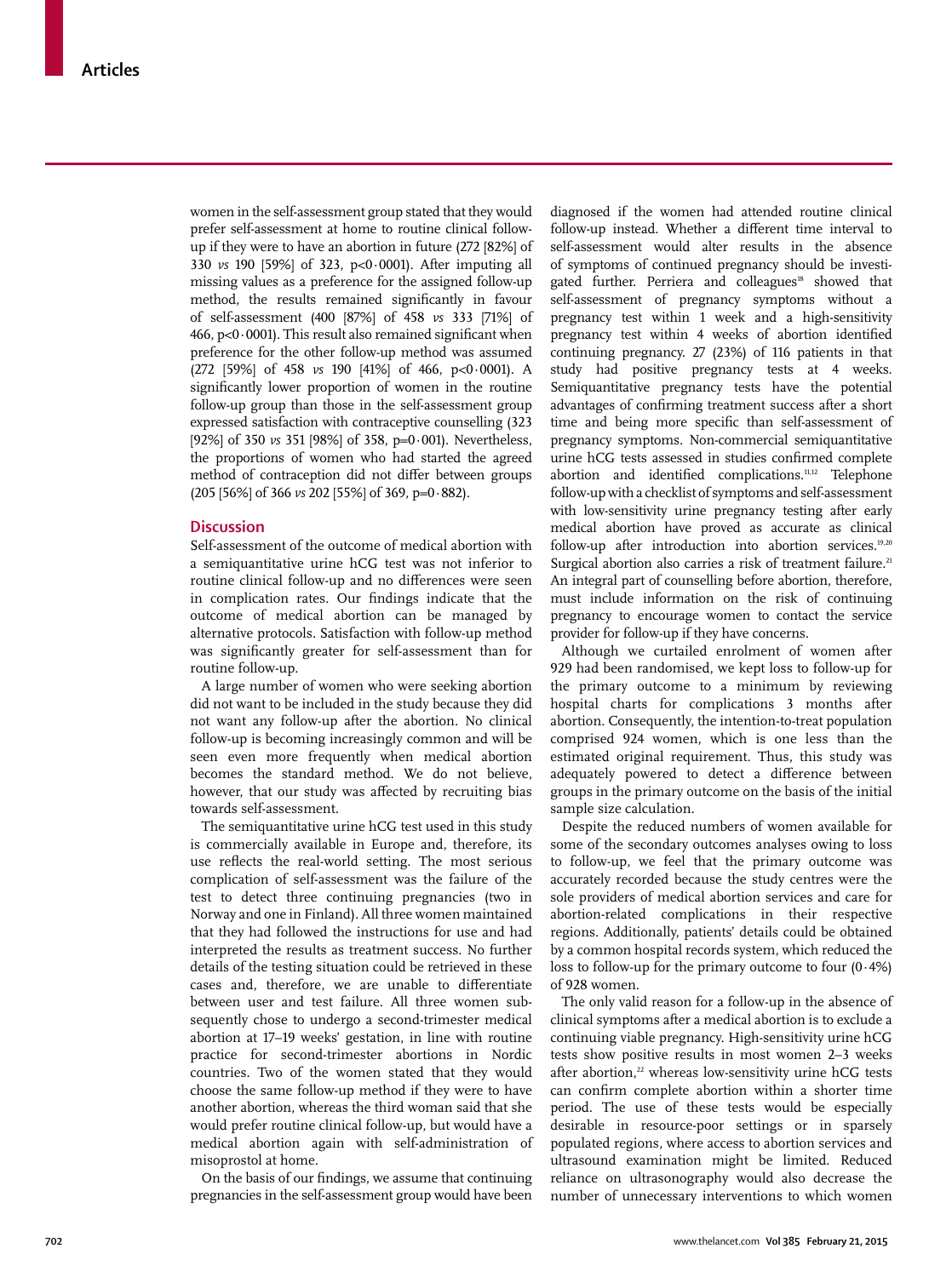## *Panel:* **Research in context**

### **Systematic review**

In addition to using the latest WHO and Royal College of Obstetricians and Gynaecologists guidelines for induced abortion,<sup>1,4</sup> we searched PubMed for published studies about medical abortion, home use of misoprostol, semiquantitative pregnancy tests, and follow-up after medical abortion, published up to May 6, 2014. We used the free-text search terms "abortion", "misoprostol", "mifepristone", "early medical abortion", "first trimester medical abortion", "induced abortion", "medical abortion versus", "assessment", "review", "protocol", "self-administration", "self-performed", "acceptability", "semi-quantitative", "follow-up", "pregnancy test", "routine", "acceptability", "home", "simplif\*", "fail", and "complications" in various combinations. We also did a search with the Medical Subject Headings "abortion induced AND feasibility studies". We applied no language or date restrictions. We identified one randomised study meeting these criteria<sup>27</sup> and four observational studies and two review articles on the use of semiquantitative, low-sensitivity or high-sensitivity urine pregnancy tests for follow-up after medical abortion.10,11,19–21,26 The evidence suggested that the home use of urine pregnancy tests would be a feasible alternative to clinical follow-up after early medical abortion. In particular, low-sensitivity qualitative urine pregnancy tests could verify complete medical abortion within 2–3 weeks. We found no randomised studies comparing women who assessed the treatment outcome themselves after medical abortion with those who attended routine clinical assessment by health-care staff with commercially available low-sensitivity urine tests.

## **Interpretation**

Self-assessment with a commercially available low-sensitivity semiquantitative urine pregnancy test was non-inferior as a means of verifying successful medical abortion after home administration of misoprostol in real-world clinical settings. Three missed continuing viable pregnancies in the self-assessment group suggest that the urine human chorionic gonadotropin test we used would need to be improved before we could recommend its use in clinical practice.

are exposed, frequently owing to ultrasound examination by inexperienced providers.15,23,24 Nevertheless, the semiquantitative urine hCG test we used would need to be improved before we could recommend its use in clinical practice. The three continuing pregnancies suggest that the rate of false-negative results should be verified for the 5 and 1000 IU/L test to improve information for patients and ease of use.

Although checklists for telephone interviews are useful, they do not improve outcomes of self-assessment with a semiquantitative urine hCG test after medical abortion.<sup>25,26</sup> On the basis of our findings and those from studies of more-complex semiquantitative tests,<sup>11,12</sup> a

simpler test with just one cutoff concentration might be easier for women to use and reduce the risk of errors in interpretation of results. A test that can be used within 1–2 weeks of abortion will be crucial to detect continuing pregnancies while first-trimester abortion is still possible.

By the time of follow-up, around half of the women in the two groups had started to use contraception as agreed before abortion. Contraceptive counselling presents a particular challenge in women seeking termination of pregnancy, as many do not consider the risk of a subsequent pregnancy so soon after abortion. Grossman and colleagues<sup>3</sup> argued that family planning services should not be inflexibly bundled with postabortion care. To wait until a follow-up visit to select a contraceptive method is inappropriate, and women should be counselled to start using contraception on the same day or on the day after abortion. Thus, we propose that access to contraceptive counselling and services should be offered before abortion.

This study was done in accordance with the WHO safe abortion guidance,<sup>1</sup> which recommends that abortion should be simplified to improve access. Although simplification is crucial in low-income settings, it is probably also of relevance to high-income settings to reduce the need for medical resources and shorten waiting times. Most importantly, the number of women who do not return for clinical follow-up is increasing. Self-assessment offers an important alternative for women who do not wish to or who cannot return for follow-up (panel). Women need to be counselled about the risk of continuing pregnancy and any strategy for self-assessment will need to be carefully assessed for test and user performance before introduction.

## **Contributors**

KSO contributed to the study conception and design and drafting of the report. EQ contributed to the study design, data acquisition, and drafting of the report. CF contributed to the study conception and design, data acquisition, and commented on the draft of the report. OH contributed to the study design, data acquisition, and drafting of the report. LB was responsible for data analysis and interpretation, and commented on the draft of the report. KG-D contributed to the study conception and the design of the study, interpretation of data, and commented on the draft of the report.

## **Declaration of interests**

We declare no competing interests.

#### **Acknowledgments**

We thank our nursing staff for their invaluable effort and the women who participated.

## **References**

- WHO. Safe abortion: technical and policy guidance for health systems. http://apps.who.int/iris/bitstream/10665/70914/ 1/9789241548434\_eng.pdf (accessed July 31, 2014).
- 2 Kopp Kallner H, Fiala C, Stephansson O, Gemzell-Danielsson K. Home self-administration of vaginal misoprostol for medical abortion at 50-63 days compared with gestation of below 50 days. *Hum Reprod* 2010; **25:** 1153–57.
- 3 Grossman D, Ellertson C, Grimes DA, Walker D. Routine follow-up visits after first-trimester induced abortion. Obstet Gynecol 2004; **103:** 738–45.
- 4 Royal College of Obstetricians and Gynaecologists. The care of women requesting induced abortion: evidence-based clinical guideline number 7. http://www.rcog.org.uk/files/rcog-corp/ Abortion%20guideline\_web\_1.pdf (accessed July 31, 2014).